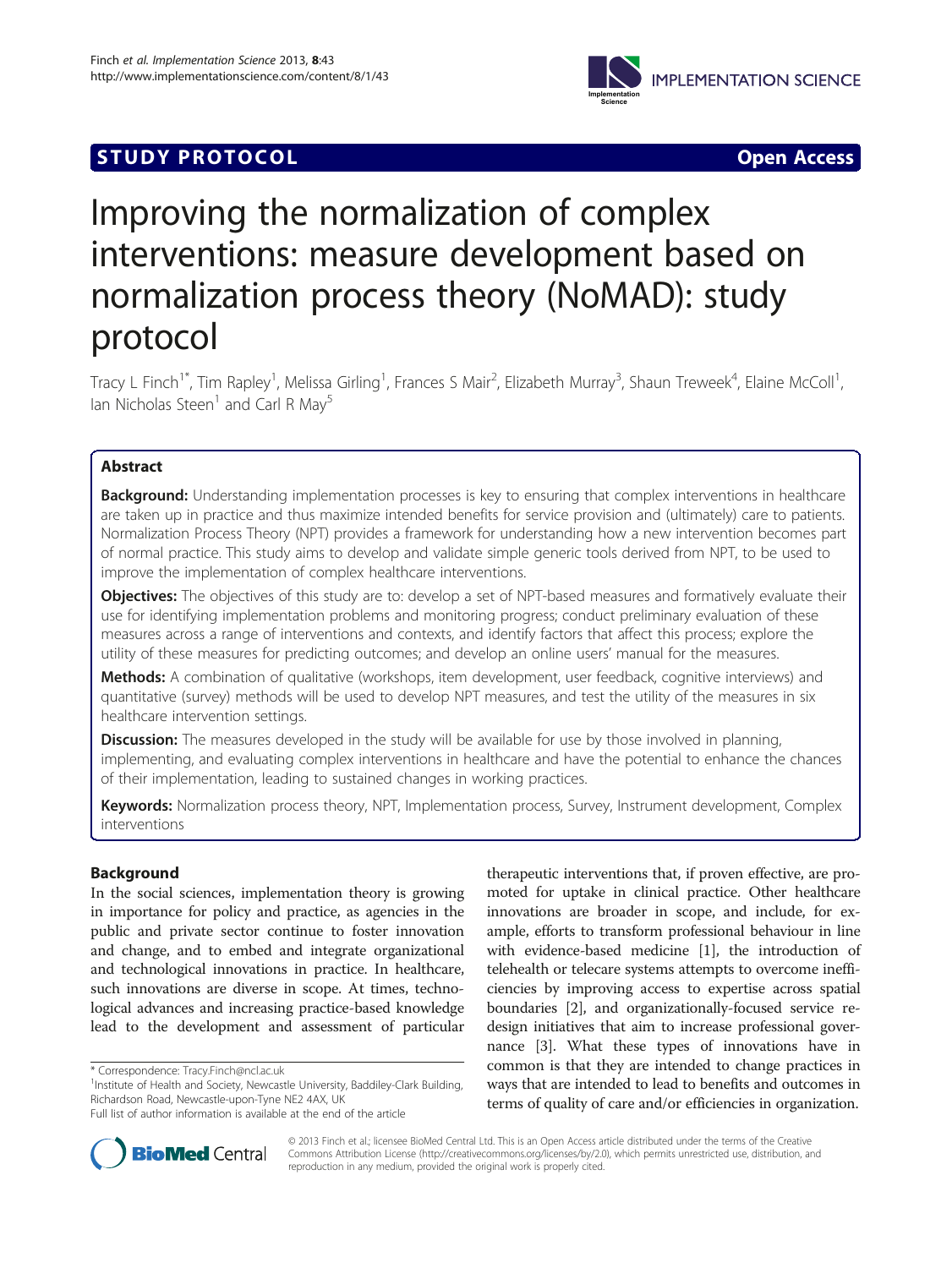We know already that innovations in healthcare are complex. There is a vast literature on implementation in this context, however efforts at implementing new technologies and practices remain problematic. The gap between research evidence and practice remains wide, and concerns about the large numbers of 'pilot' studies of new interventions—particularly those involving new technology—that never lead to sustainable services are repeatedly expressed [\[4\]](#page-5-0). This problem has been explored from a number of theoretical perspectives, including those that emphasize attitudes and behaviours [[5\]](#page-5-0); or diffusion and adoption of innovations through social networks [\[6](#page-5-0)] as well as approaches from Science and Technology Studies (STS) [[7\]](#page-6-0) that emphasize technology design and its relations with human actors. These perspectives have offered important insights but have been difficult to apply prospectively and quantitatively [\[8](#page-6-0)]. Also, there can be a tendency to over-emphasize the personal agency of individuals and underplay the importance of organizational context. For example, implementation failures are often attributed to slow behavior change by individual professionals, when there are likely to be other good and predictable socio-organizational reasons for such failure [[9\]](#page-6-0). Furthermore, existing approaches are limited in the extent to which they offer practical ways of facilitating implementation processes in ways that lead to the embedding of new practices within contexts of use. This study will draw on an alternative theoretical approach—Normalization Process Theory (NPT)—to move beyond understanding implementation processes in order to improve implementation outcomes in the healthcare setting.

NPT [[10-14](#page-6-0)] is concerned with the generative processes that underpin three core problems: implementation (bringing a practice or practices into action); embedding, (when a practice or practices may be routinely incorporated in everyday work of individuals and groups); and integration (when a practice or practices are reproduced and sustained in the social matrices of an organization or institution). In NPT, it is postulated that: practices become routinely embedded in social contexts ('normalized') as the result of people working, individually and collectively, to enact them; the work of enacting a practice is expressed through the operation of generative social processes; the production and

reproduction of a practice requires continuous investment by agents in ensembles of action that carry forward in time and space. There are four generative processes and concomitant investments (see Table 1 for illustrative questions):

- 1. sense-making that promotes or inhibits the coherence of a practice to its users. These processes are energized by investments of meaning made by participants;
- 2. cognitive participation that promotes or inhibits users' enrolment and legitimization of a practice. These processes are energized by investments of commitment made by participants.
- 3. collective action that promotes or inhibits the enacting of a practice by its users. These processes are energized by investments of effort made by participants.
- 4. reflexive monitoring that promotes or inhibits users' comprehension of the effects of a practice. These processes are energized by investments in appraisal made by participants.

NPT has already been developed, tested, and refined in studies conducted across diverse settings. These have included, inter alia, the implementation of ehealth systems in the UK [[15-17\]](#page-6-0), the redesign of primary care mental health services in Victoria, Australia [\[18\]](#page-6-0), the development and application of decision-support tools in the Mayo Clinic Health care system [[19\]](#page-6-0), and evidence about their utilization in the wider clinical literature [[20\]](#page-6-0). Much of the work conducted to date has been about ensuring that NPT's core constructs can be operationalized in a stable and consistent way by multiple user constituencies. This has taken the form of road testing—robustly critiquing the theory in terms of its potential for describing key processes that underpin the success or otherwise of implementation. This has involved operationalizing NPT in qualitative studies that interrogate very different social contexts. In these contexts, the criteria for stability were that the generic constructs could be translated into specific contexts without the addition of *ad hoc* conditions, and that sceptical researchers were able to use them in practice with minimal support. Exploratory work on translating NPT

Table 1 Questions illustrative of NPT constructs

| Coherence:                                           | Collective action:                                       |
|------------------------------------------------------|----------------------------------------------------------|
| How is a practice understood by participants?        | How do participants make it work?                        |
| How do they compare it with other practices?         | How are their activities organised and structured?       |
| Cognitive participation:                             | Reflexive monitoring:                                    |
| How do participants come to take part in a practice? | How do participants evaluate a practice?                 |
| What keeps them motivated to continue taking part?   | How does this change over time and what are its effects? |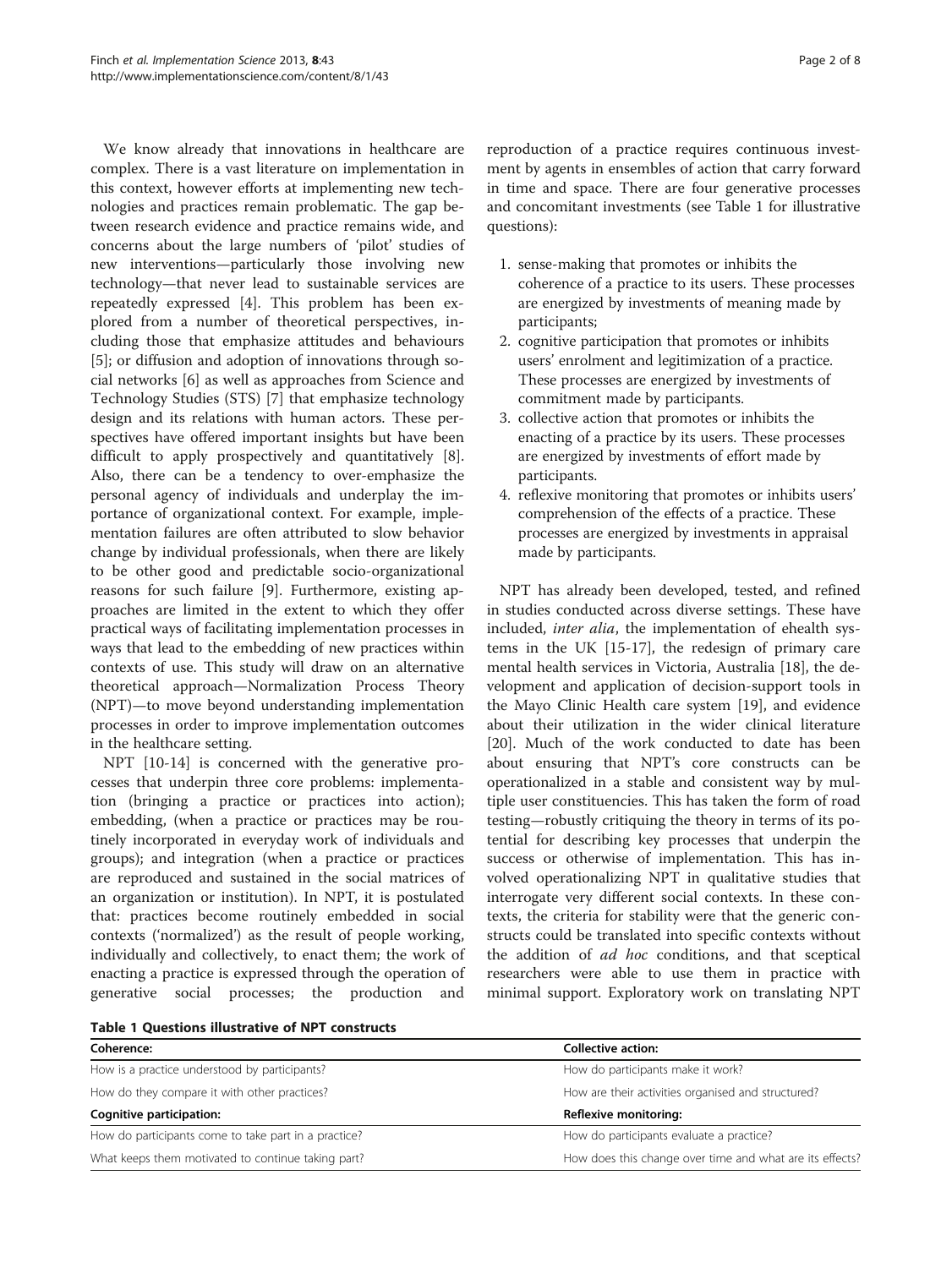constructs into structured instruments has already been conducted [[16](#page-6-0),[21,22](#page-6-0)]. In a previous project [\[23](#page-6-0)], we have undertaken work that has given us the basis for a set of generic statements for each of the constructs of NPT. This highlighted important issues concerning the framing of questions and response scales, and the challenges of multiple stakeholder assessments (and requirements for specification and tailoring as appropriate to stakeholder groups) [[21\]](#page-6-0). Importantly, however, it has given us confidence that the constructs of NPT have good face validity, and that NPT has practical value to user communities for assessing and guiding the development of new interventions [\[24](#page-6-0)]. NPT has been shown to have excellent descriptive power; what is not yet known is its potential for use in predicting the likely outcome of an attempt to implement an intervention, and whether NPT can be used prospectively to enhance implementation. To this end, the theory warrants further critical investment in the development of instruments for quantitative research.

However, if we wish to improve the implementation of complex interventions, further work is required in two key areas. First, there is a need to develop simple quantitative tools (in the form of questionnaires) that can be easily used by those (e.g., researchers, clinicians, managers, policy makers) involved in planning and undertaking implementation activities to assess and identify aspects of the implementation process that may promote and/or inhibit the likelihood of the intervention becoming sustained in practice. An important source of the evident international interest in NPT has been its potential to be used prospectively and quantitatively rather than being confined to descriptive post hoc analysis of specific case studies [[25\]](#page-6-0). Although a small number of instruments to assess 'readiness' for technology-based interventions in healthcare already exists [\[26\]](#page-6-0), they are limited in scope, and do not explicitly focus on assessing processes relevant to interventions becoming embedded in routine practice. In our previous work, we developed a simple 16-statement 'toolkit' containing items representing the theoretical constructs of the NPT for use as a 'sensitizing tool' by individuals involved in planning and implementing complex interventions to think through which aspects of their interventions might affect successful normalization of them [[23](#page-6-0)]. Although developed through intensive item-development and user feedback activities, the tool was neither developed for use as a research instrument nor validated for this purpose. The second area needing further development concerns further testing of the NPT as an explanatory theory. NPT was initially developed from studies of health technology implementation in the context of clinicians and their working environments. Over recent years however, it has been developed as a middle-range theory of sociotechnical change. Further development of the theory thus requires explicating features of context that are relevant to the utility of NPT for application to practicebased problems (including further understanding of 'normalization' as an outcome), and exploring the relationships between components of the theory to further develop understanding of the relative importance of the different processes to which NPT gives prominence in explaining how new practices become normalized.

# Aims and objectives

This study aims to operationalize the constructs of the NPT and create a simple generic instrument that can be used to enhance the implementation of complex interventions.

# Specific objectives

Our objectives are:

- 1. To undertake preliminary work (literature review, context mapping) to further develop a set of NPTbased measures (NPT instrument). This will inform the development of a generic instrument to be used in the evaluation of complex health interventions.
- 2. To evaluate the utility of the NPT instrument across a range of complex health interventions and contexts, identifying key contextual factors that may inform further refinement and or use of the tool.
- 3. To explore the utility of the NPT instrument for purposes of identifying, monitoring,and assessing the progression and integration of an intervention.
- 4. To test the adequacy of the NPT instrument as (statistical) representations of the constructs and processes as set out by the NPT.
- 5. To explore the predictive utility of the NPT instrument for explaining normalization outcomes.
- 6. To develop a comprehensive users' manual for use in conjunction with the instrument.

# Methods

The study design consists of four phases to be undertaken over three years.

# Phase one: conceptual development and sampling framework

In our previous studies, we have focused on developing and operationalizing the four main constructs of the NPT (coherence, cognitive participation, collective action, and reflexive monitoring) and their underlying dimensions and simultaneously qualitatively testing their conceptual distinctiveness. The first phase of this study involves work to further extend theory development, looking in detail to identify important contextual features for testing out the limits of the theory and identify and critique multiple approaches to defining and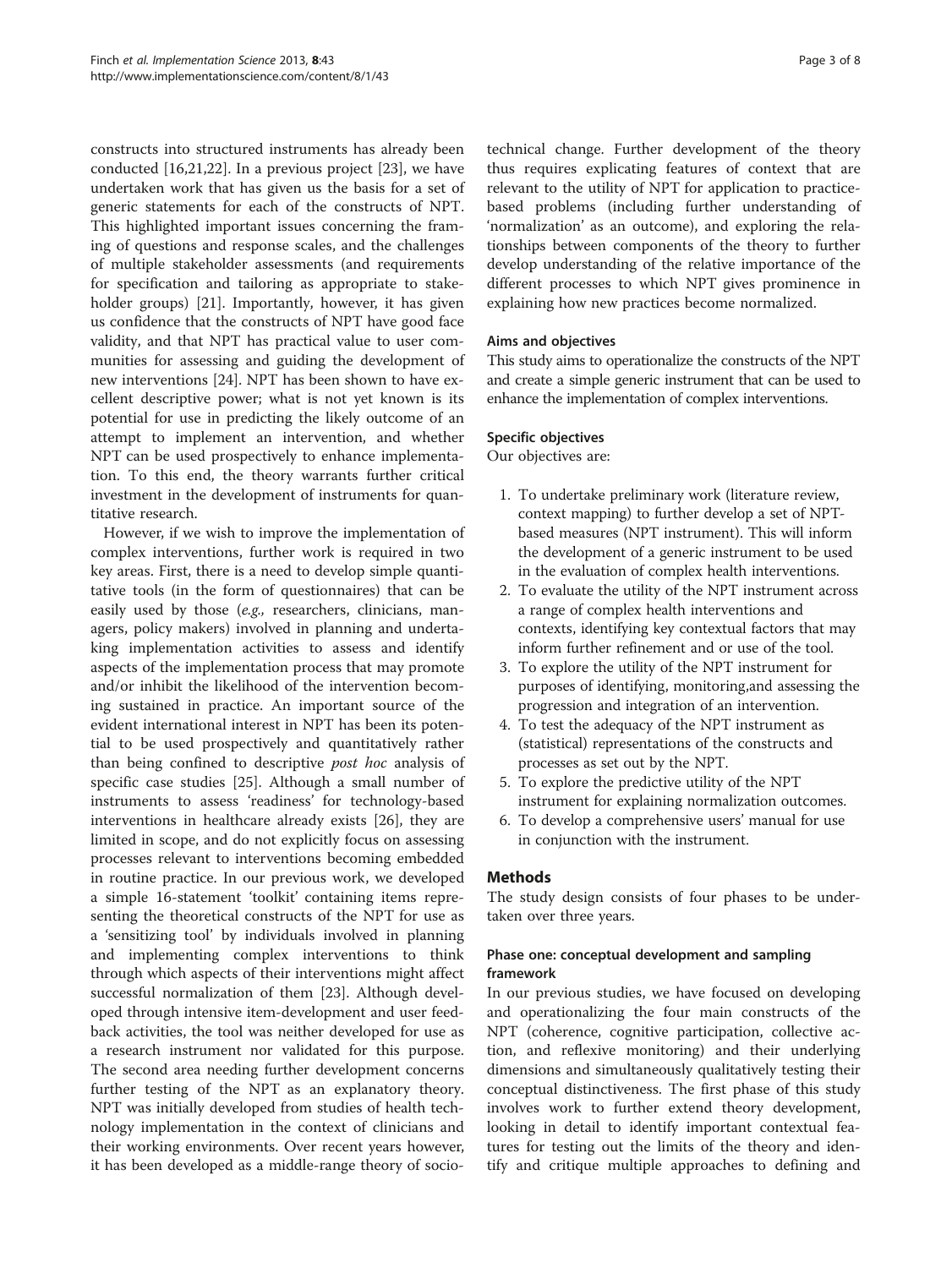measuring normalization 'outcomes.' This will involve a two-step process. First, we will include a review of the literature to explore the context in which NPT is being used, the range of study designs, and the application of NPT in different settings. It is anticipated that the outcome of this phase will be an inventory of NPT research to date that can be kept updated across the duration of the study. Second, using the inventory as point of reference, a contextual mapping workshop will be held to develop a contextual framework for sampling complex interventions to be used in the testing phase.

## Phase two: instrument development and refinement

The aim of phase two is to develop additional items for the existing toolkit to further represent the theoretical constructs of NPT. Most of the instrument development work will focus on items representing these constructs (process items), however a small number of measures relating to implementation outcomes (outcome items) will also be developed for the purpose of statistical analysis in phase three.

#### Process items

Drawing on the expertise of the core research group, additional process items will be developed to form a preliminary instrument. This will include a process of developing a group of items that represent and build upon the original four constructs, vigorously testing them through ongoing feedback and refinement within the core research group, and systematically evaluating items utilizing, for example, the Questionnaire Appraisal System (QAS-99) [[27,28](#page-6-0)] and the Question Understanding AID (QUIAD) program for assessing survey questions [\[29\]](#page-6-0).

The validity and acceptability of the developed items will be assessed in two concurrent stages. First, a sample of 30 researchers involved in evaluating complex health interventions will be recruited to participate in cognitive interviews. Participants will be recruited through email invitation to principal investigators (PIs) leading complex health intervention studies that are listed on various publicly available research study databases and investigator contacts. Cognitive interviews techniques, such as think aloud interviewing and structured probes, which are widely used techniques in the development of surveys [[30\]](#page-6-0), will be used to identify and address potential problems of item comprehension and response selection. Cognitive interviews will occur in three rounds over a period of six months and will last between 20 and 30 minutes each. Qualitative analysis [\[31](#page-6-0)] of participants' responses will enable us to add new items, revise existing ones, and drop those that they consider redundant or lacking face validity.

Second, to further ensure that additional items developed continue to represent theoretical concepts, we will work with members of international research groups already using NPT. Drawing on on-line survey methods used in the previous study, and for which good response rates were achieved, we will invite these users  $(n = 30)$ to provide focused feedback about the relationship between items and the theoretical concepts they are intended to represent. Participants will be asked to work through a specific problem of implementation/integration using the items, suggesting revisions to the items if appropriate. Participants will then be asked a number of questions about their experience of using the NPT items and any additional feedback about the items.

Development of the final instrument will draw on the analysis of researcher and peer feedback, item appraisal and consultation with the research group. Once a final version of the instrument is approved, an on-line version that is easily accessible and secure will be developed alongside a paper version for testing within phase three.

#### Outcome items

Members of the core research team, co-applicants, and collaborators will generate a small number of 'normalization indicators' (n = 2 to 4) and structured statements for assessing them, that could be combined to generate a normalization 'score.' These are likely to consist of statements that are perception-based (e.g., 'the [intervention] has become part of our everyday working practices'), but may also utilize behavior-related data if available (e.g., usage data, if the intervention is a new tool or system).

#### Phase three: instrument testing

The aim of phase three is to assess the psychometric properties of the NPT instrument and provide further knowledge about the constructs of the NPT and relationships among them.

#### Sample

We anticipate that a minimum of six sites will be included in the survey (on-line and paper-based), which will include participants from a variety of professional roles in relation to the intervention that is the subject of the assessment (for example, clinical, administrative, managerial, and other professionals in non-health contexts). To allow a comprehensive test of the NPT instrument, sites will be carefully chosen to ensure the inclusion of contexts that differ in important ways. The sampling framework developed in phase one will be used to guide study site collection to ensure that a maximum variation sample is achieved and to represent key contextual features. Participants in individual sites will be identified through key contacts employed in the sites and invited to participate via electronic messages.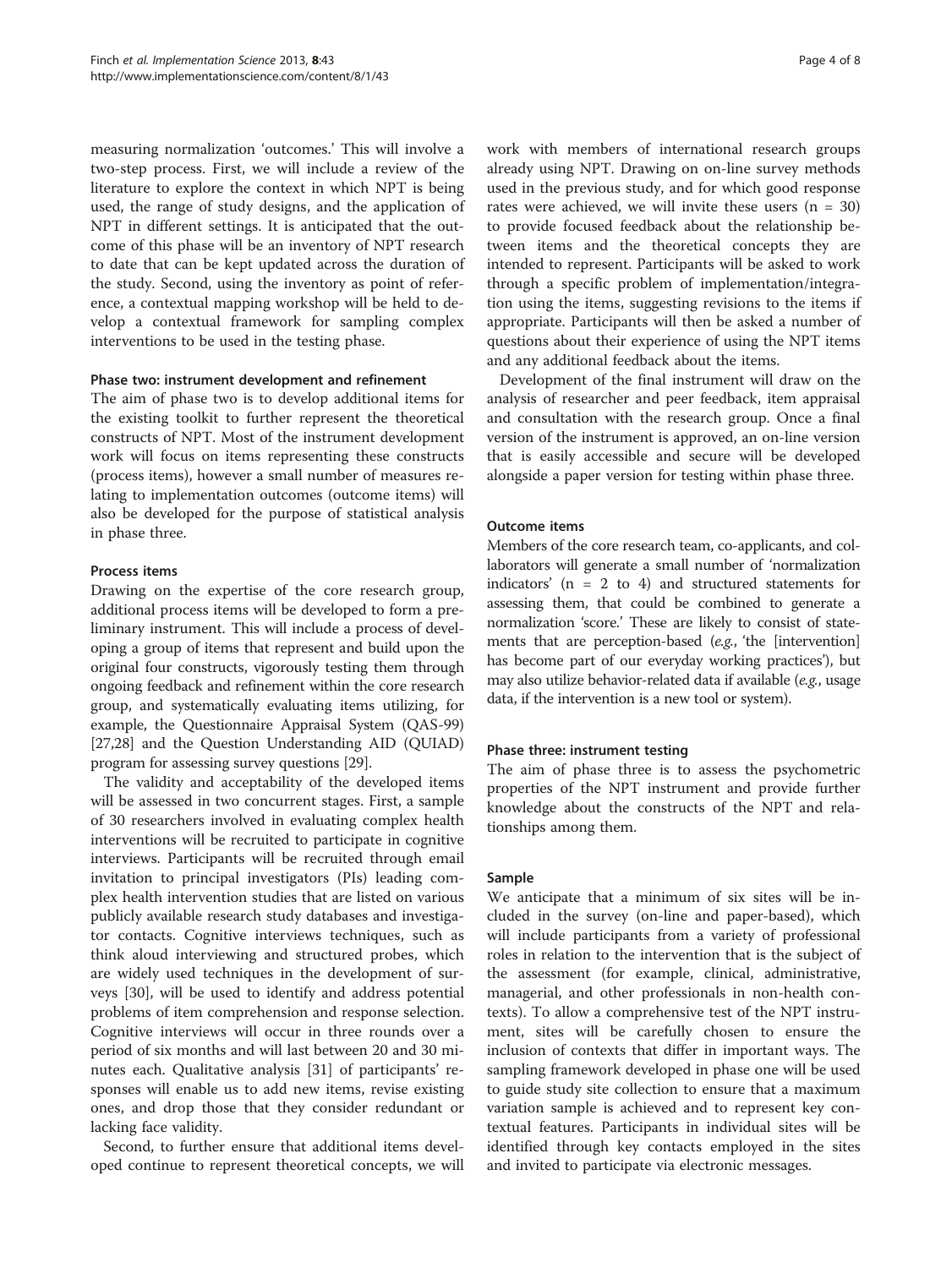# Data collection

At each site, surveys will be conducted using a variety of approaches (including electronic and paper-based) that are chosen to allow the best chance of maximizing response rates [[32\]](#page-6-0). This will include visiting sites in person, regularly, to request survey participation (for example, by undertaking survey completion during arranged staff events if/where possible), and the use of multiple repeated electronic reminders (maximum two reminders) to encourage late responders. Inclusion of a site in the project will be conditional on the research team having direct access to potential participants' contact details for the purpose of issuing survey invitations and reminders, which will be arranged through key contacts employed in study sites. At each site, data collection will be undertaken at multiple time-points ( $n = 1$  to 3, depending on stage of normalization at time of recruitment into the project). Intervals between data collection points will be determined in advance, but on an individual basis for study sites, to be consistent with the observed and/or anticipated pace of normalization processes at particular sites. This will ensure that there is sufficient time between data collection points for changes to be reasonably expected. The size of the sampling population will vary greatly between sites, but a minimum pooled sample of  $n = 300$  will be surveyed as representing an upper estimate of the sample size recommended for a reliability study [\[33\]](#page-6-0).

#### Ethics

Ethical approval for this study has been granted by the University of Newcastle Ethics Committee (Reference number 00555/2012; approval granted 1/09/2012). Informed consent will be sought from participants taking part in cognitive interviews, including having the interviews audio recorded and transcribed, and consent from participants completing the survey instrument in phase three testing. All identifying information about participants from interviews and survey completion will be removed and data analysis will consist of collated information only. All research data will be anonymized and stored electronically (password protected) on the Newcastle University network.

## Analysis: establishing validity and reliability

The psychometric properties of validity and reliability will be assessed. Analysis of item completion rates and patterns of endorsement of response categories will be used to determine those items that appear to be unacceptable/irrelevant to respondents (*i.e.*, with item completion rates less than 90%) and those which do not adequately discriminate between respondents *(i.e.*, where endorsement rates for any single response category exceed 90%). Construct validity will be explored initially

through examination of the item correlations. We would expect items from the same construct to be more highly correlated with each other than with items measuring different constructs. The relationship between items will then be examined more formally using exploratory factor analysis; items loading more highly on a factor(s) other than the one they are expected through (on the basis of the theoretical model) will be eliminated. Construct validity will be further examined by 'known group' tests, using statistical techniques (e.g., t-tests, ANOVA) appropriate to the distribution of scores and to the nature of the classifying variable, scores for each domain of the instrument will be compared across groups hypothesized, on the basis of the theoretical model of normalization, to differ from one another (e.g., between groups of individuals who have and have not integrated an intervention successfully). Two aspects of instrument reliability will be addressed. Internal consistency will be measured through the statistics of item-total correlations and Cronbach's alpha. A subset of respondents  $(n = 50)$ will be asked to complete the instrument on a second occasion between two and four weeks after the initial administration (a period over which change in normalization is not expected in that particular context); test-retest reliability will be assessed through intra-class correlations.

#### Testing the propositions of the NPT

Analysis of survey data will focus on answering the following questions:

- 1. Does the NPT instrument detect change over time in responses to items representing NPT constructs?
- 2. Does change in these items relate to change in responses to items representing normalization indicators?

Regression analyses will be conducted with the measures of normalization (developed in phase two) as the dependent variable and NPT construct scores as independent variables, with contextual factors included as covariates. For sites where the construct measures have been undertaken at multiple time-points with individual participants, repeated measures analysis would be undertaken.

# Phase four: prepare 'user manual' for quantitative assessment of NPT

The analyses of phase three will generate useful knowledge about how to apply and understand the results of using the generic NPT instrument in a range of contexts in which new practices are to be assessed. In relation to other theories (e.g., Theory of Planned Behavior [[34](#page-6-0)]), accessible manuals for guiding the design and conduct of quantitative surveys have proven popular [[35](#page-6-0)]. In this phase, we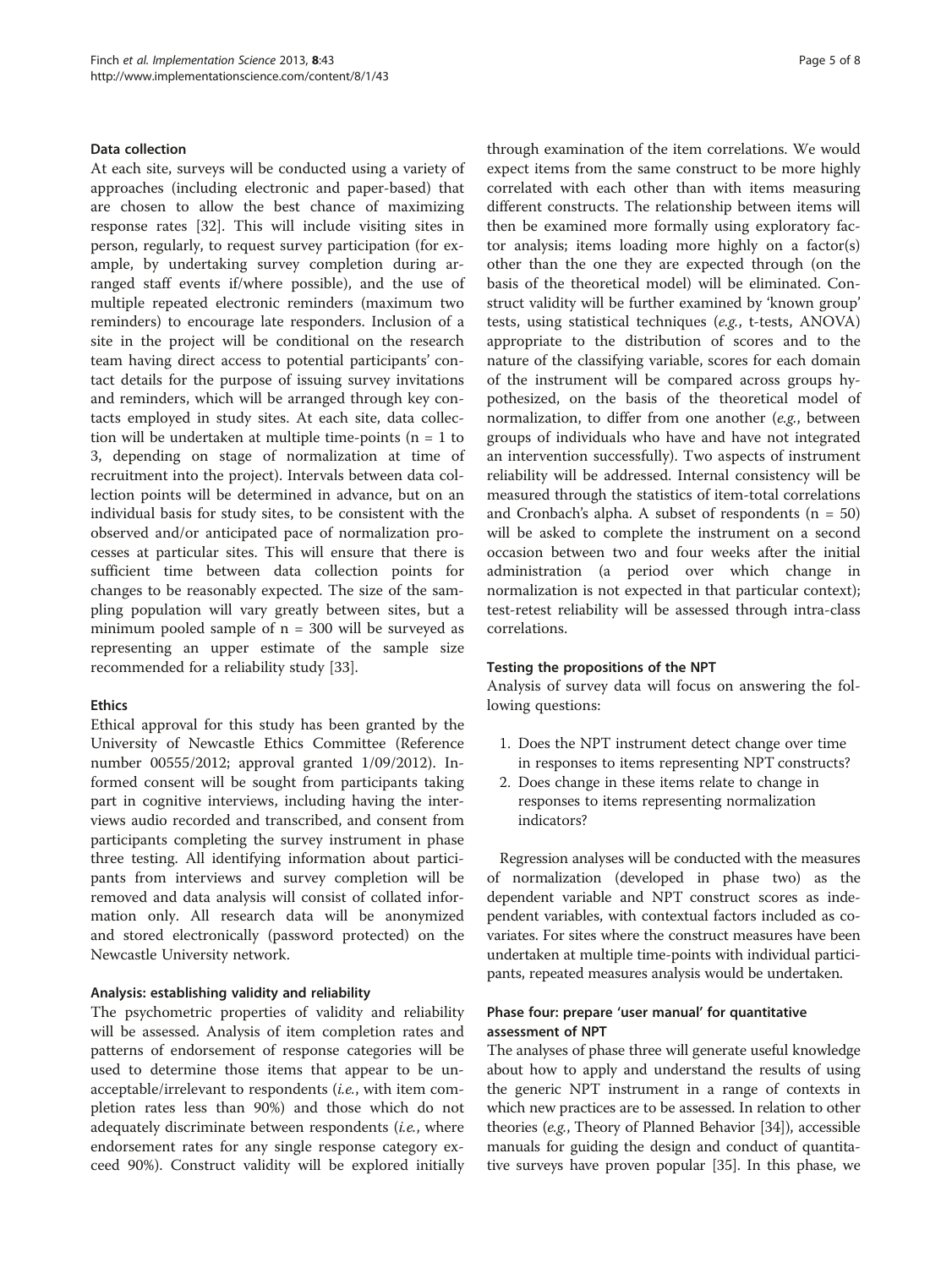<span id="page-5-0"></span>will bring together the generic instrument and the knowledge gained from all phases of the project to produce a simple manual for guiding quantitative assessments based on the NPT. This will be linked into the NPT Online Users Manual that we have already developed in our previous study [\(www.normalizationprocess.org](http://www.normalizationprocess.org)).

# **Discussion**

The project described in this paper builds on an ongoing program of research and user engagement focused on developing theory that has applied relevance to practical problems of implementation of health-related interventions (achieved through engagement with relevant user communities), and making the theory (NPT) itself widely accessible to diverse communities of users (academic, policy, managerial, clinical) in the form of tools to guide implementation and facilitate evaluation.

The potential for NPT to have far-reaching impact on academic and applied activity to improve the development of complex interventions that are well-placed to become effectively normalized in practice is evident, as demonstrated by the increasing volume of published research that has utilized NPT as a framework for evaluation studies [\[36-](#page-6-0)[54](#page-7-0)]. However, achieving this impact requires more sophisticated (but simply administered) assessment measures to be developed, tested, and made available to user groups.

The project thus also aims to build on and extend previous engagement with diverse user communities with interests in improving the implementation of complex interventions. We have already developed and made available an online NPT 'Users Manual' ([http://www.](http://www.normalizationprocess.org) [normalizationprocess.org\)](http://www.normalizationprocess.org) that includes explanatory tools that can support and facilitate developments in practice and policy settings. However, the toolkit [[23](#page-6-0)] is designed specifically for academic and non-academic users of NPT to think through their implementation problems, almost as a 'sensitizing' device rather than as a validated tool for measuring implementation process and outcomes (as is the objective of this project). In this project, wider engagement activities will be undertaken, including workshops to draw on the expertise and knowledge of user groups outside the project team (including those who are not familiar with NPT or have not previously used applied it in their work), and the inclusion of (as data collection sites) approximately six major study sites that will participate in instrument testing. These sites will be presented with summarized data reflecting assessments undertaken regarding the interventions they are implementing, and have opportunity to feedback about the utility of this information that will be important for ongoing development of the measures and for informing their application. Representatives from study sites will also be invited to participate in a launch

event planned for the conclusion of the project, as will others contributing to the study.

The primary output of the study, however, will be the NPT measures that are to be developed in this project, along with validation data concerning statistical properties and other information that can be used to guide the application of the measures across different settings and for different purposes (designing, monitoring, troubleshooting interventions and their implementation). We anticipate that although the measures themselves will be an important product of the study, the generation (and dissemination) of experience and knowledge in the application of these measures to real problems of implementation of complex health interventions in diverse settings will be the key to improving the design and implementation of interventions that are ultimately intended to benefit recipients of health care services.

#### Competing interests

The authors declare that they have no competing interests.

#### Authors' contributions

All authors have made substantial contributions to the study conception and design, and the development and editing of the manuscript. TF and CRM led initial study design and development and wrote the original study protocol with conceptual and design contributions from all authors. TF, TR and MG further refined the study protocol and drafted the publication with contributions from all authors. All authors are contributing to the conduct of the study and have read and approved the manuscript for publication.

#### Acknowledgements

This study is funded by the Economic and Social Research Council Study Grant RES-062-23-3274, which is gratefully acknowledged. We wish to thank the anonymous peer reviewers for their supportive critique of the study proposal.

#### Author details

<sup>1</sup>Institute of Health and Society, Newcastle University, Baddiley-Clark Building Richardson Road, Newcastle-upon-Tyne NE2 4AX, UK. <sup>2</sup>Institute of Health and WellBeing, University of Glasgow, 1 Horselethill Road, Glasgow G12 9LX, UK. <sup>3</sup>Research Department of Primary Care and Population Health, University College London, Upper Floor 3, Royal Free Hospital, Rowland Hill Street, London NW3 2PF, UK. <sup>4</sup> Health Services Research Unit, University of Aberdeen, 3rd Floor, Health Sciences Building, Foresterhill, Aberdeen AB25 2ZD, UK. <sup>5</sup>Faculty of Health Sciences, Building 67, University of Southampton, Highfield, Southampton SO17 1BJ, UK.

#### Received: 7 February 2013 Accepted: 8 April 2013 Published: 11 April 2013

#### References

- 1. Pope C: Resisting evidence: the study of evidence-based medicine as a contemporary social movement. Health 2003, 7(3):267–282.
- 2. Whitten P, Collins B: The diffusion of telemedicine: communicating an innovation. Sci Commun 1997, 19(1):21–40.
- 3. Kuhlmann E, Burau V: The 'healthcare state' in transition national and international contexts of changing professional governance. Eur Soc 2008, 10(4):619–633. doi:[10.1080/14616690701871886](http://dx.doi.org/10.1080/14616690701871886).
- 4. Woolf SH: The meaning of translational research and why it matters. JAMA 2008, 299(2):211–213.
- 5. Grol RPTM, Bosch MC, Hulscher MEJL, et al: Planning and studying improvement in patient care: the use of theoretical perspectives. Milbank Q 2007, 85(1):93–138. doi[:10.1111/j.1468-0009.2007.00478.x.](http://dx.doi.org/10.1111/j.1468-0009.2007.00478.x)
- 6. Rogers EM: The diffusion of innovation. 4th edition. New York: Free Press; 1995.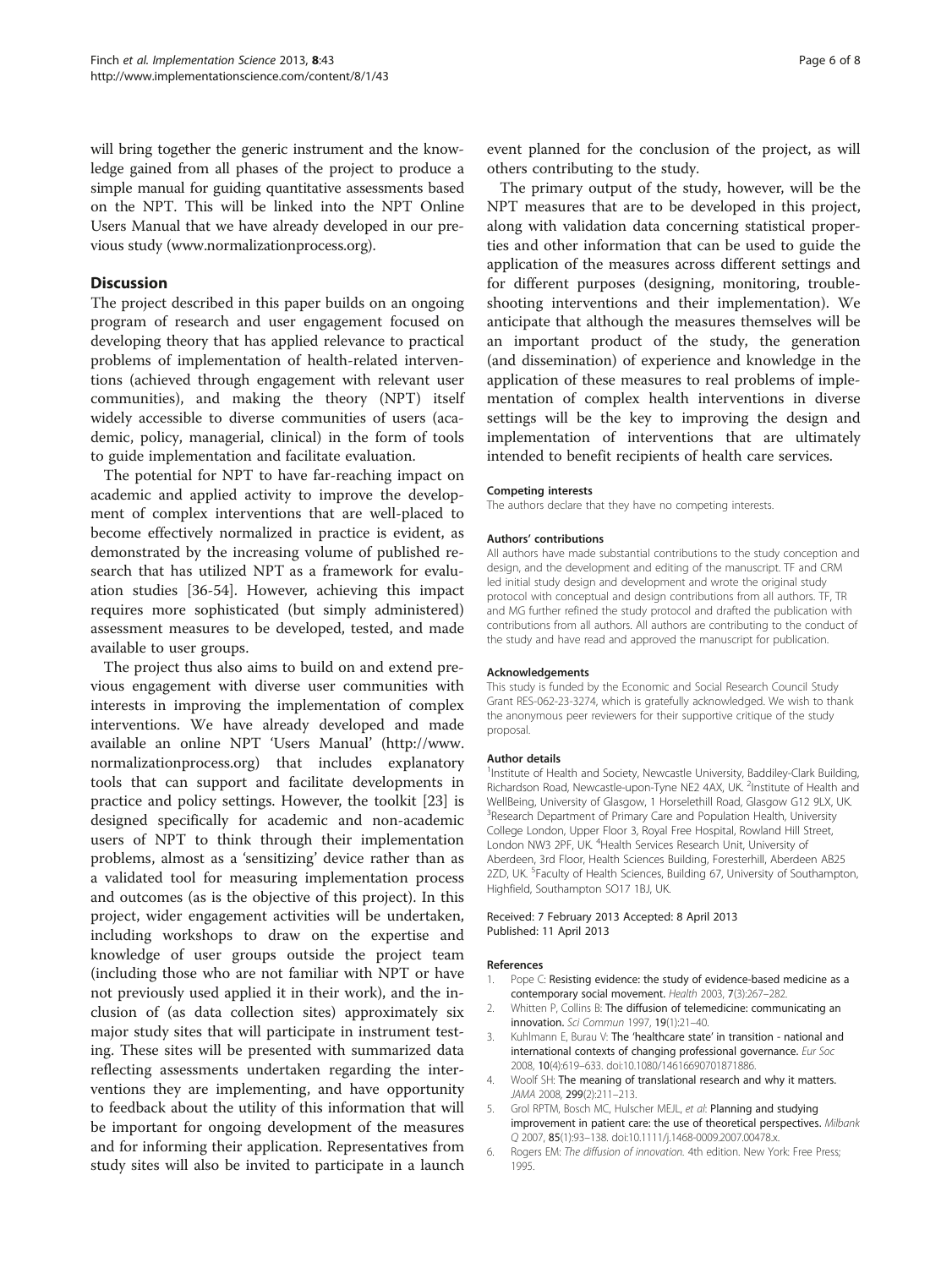- <span id="page-6-0"></span>7. Webster A: Health, technology and society: a sociological critique. Basingstoke: Palgrave Macmillan; 2007.
- 8. Rogers EM: A prospective and retrospective look at the diffusion model. J Health Commun 2004, 9:13–19.
- 9. Presseau J, Sniehotta FF, Francis JJ, Campbell NC: Multiple goals and time constraints: perceived impact on physicians' performance of evidencebased behaviours. Implement Sci 2009, 4:77.
- 10. May C: A rational model for assessing and evaluating complex interventions in health care. BMC Health Serv Res 2006, 6:86. doi[:10.1186/472-6963-6-86](http://dx.doi.org/10.1186/472-6963-6-86).
- 11. May C, Mair F, Finch T, MacFarlane A, Dowrick C, Treweek S, Rapley T, Ballini L, Ong BN, Rogers A, Murray E, Elwyn G, Légaré F, Gunn J, Montori V: Development of a theory of implementation and integration: normalization process theory. Implement Sci 2009, 4(29). doi[:10.1186/1748-5908-4-29.](http://dx.doi.org/10.1186/1748-5908-4-29)
- 12. May C, Finch T: Implementing, integrating and embedding practices: an outline of normalization process theory. Sociology 2009, 43(3):535–54.
- 13. May C, Finch T, Mair F, et al: Understanding the implementation of complex interventions in health care: the normalization process model. BMC Health Serv Res 2007, 7(148). doi:[10.1186/1472-6963-7-148](http://dx.doi.org/10.1186/1472-6963-7-148).
- 14. May CR, Mair FS, Dowrick CF, et al: Process evaluation for complex interventions in primary care: understanding trials using the normalization process model. BMC Fam Pract 2007, 8. doi[:10.1186/1471-](http://dx.doi.org/10.1186/1471-2296-8-42) [2296-8-42.](http://dx.doi.org/10.1186/1471-2296-8-42)
- 15. May C, Finch T, Cornford J, et al: Integrating telecare for chronic disease management in the community: what needs to be done?. London: NIHR; 2010.
- 16. Mair F, May C, Murray E, et al: Understanding the implementation and integration of E-health services. London: National Co-ordinating Centre for the National Institute for Health Research Service Delivery and Organisation Programme (NCCSDO); 2009.
- 17. Mair F, May C, O'Donnell C, et al: Factors that promote or inhibit the implementation of e-health systems: an explanatory systematic review. Bulletin World Health Organisation 2012, 90(5):357–364.
- 18. Gunn J, Kokanovic R, Palmer V, et al: Re-organising the care of depression and other related disorders in the Australian primary health care setting. Canberra: Australian Primary Health Care Research Institute; 2009.
- 19. Pencille LJ, Campbell ME, Van Houten HK, et al: Protocol for the osteoporosis choice trial. A pilot randomized trial of a decision aid in primary care practice. Trials 2009, 10:9. doi[:10.1186/1745-6215-10-113.](http://dx.doi.org/10.1186/1745-6215-10-113)
- 20. Elwyn GLF, van der Weijden T, Edwards A, May C: Arduous implementation: does the normalisation process model explain why it's so difficult to embed decision support technologies for patients in routine clinical practice? Implement Sci 2008, 3:57.
- 21. Finch T, Mair F, O'Donnell C, et al: From theory to 'measurement' in complex interventions: methodological lessons from the development of an e-health normalisation instrument. BMC Med Res Methodol 2012, 12(1):69.
- 22. Murray EMC, Mair F: Development and formative evaluation of the e-health implementation toolkit (e-HIT). BMC Med Inform Decis Mak 2010, 10(1):61.
- 23. May C, Finch T, Ballini L, et al: Evaluating complex interventions and health technologies using normalization process theory: development of a simplified approach and web-enabled toolkit. BMC Health Serv Res 2011, 11(1):245.
- 24. Murray E, Treweek S, Pope C, et al: Normalisation process theory: a framework for developing, evaluating and implementing complex interventions. BMC Med 2010, 8(1):63.
- 25. MacFarlane A, O'Donnell C, Mair F, et al: REsearch into implementation STrategies to support patients of different ORigins and language background in a variety of European primary care settings (RESTORE): study protocol. Implement Sci 2012, 7(1):111. doi: [10.1186/1748-5908-7-111](http://dx.doi.org/10.1186/1748-5908-7-111)
- 26. Snyder RA, Fields WL: Measuring hospital readiness for information technology (IT) innovation: a multisite study of the organizational information technology innovation readiness scale. J Nurs Meas 2006, 14(1):45–55.
- 27. Willis GB, Lessler JT: Guidelines for designing and evaluating questionnaires. Rockville, MD: Research Triangle Institute; 1999.
- 28. Lessler JT, Forsyth BH: A coding system for appraising questionnaires. In Answering questions: methodology for determining cognitive and communicative processes in survey research. Edited by Schwarz N, Sudman S. San Francisco: Jossey-Bass; 1996:389–402.
- 29. Graesser A, Wiemer-hastings K, Kreuz R, et al: QUAID: a questionnaire evaluation aid for survey methodologists. Behav Res Methods 2000, 32(2):254–62. doi:[10.3758/bf03207792.](http://dx.doi.org/10.3758/bf03207792)
- 30. Willis GB: Cognitive interviewing: A tool for improving questionnaire design. California: Sage Publications Inc.; 2005.
- 31. Knafl K, Deatrick J, Gallo A, et al: The analysis and interpretation of cognitive interviews for instrument development. Res Nurs Health 2007, 30(2):224–234.
- 32. Edwards P, Roberts I, Clarke M, et al: Methods to increase response to postal and electronic questionnaires. Cochrane Database Syst Rev 2009(3). doi[:10.1002/14651858.MR000008.pub4](http://dx.doi.org/10.1002/14651858.MR000008.pub4). Art. No.: MR000008.
- 33. Nunnally JC: Pyschometric Theory. 2nd Edition ed. New York: McGraw-Hill; 1978.
- 34. Ajzen I: The theory of planned behavior. Organ Behav Hum Decis Process 1991, 50:179–211.
- 35. Francis JJ, Eccles MP, Johnston M, et al: Constructing questionnaires based on the Theory of Planned Behavior - A manual for health services researchers. Newcastle upon. Tyne, England: Centre for Health Services Research Newcastle University; 2004.
- 36. Atkins S, Lewin S, Ringsberg KC, et al: Provider experiences of the implementation of a new tuberculosis treatment programme: A qualitative study using the normalisation process model. BMC Health Serv Res 2011, 11(1):275. doi[:10.1186/1472-6963-11-275.](http://dx.doi.org/10.1186/1472-6963-11-275)
- 37. Blakeman T, Protheroe J, Chew-Graham C, et al: Understanding the management of early-stage chronic kidney disease in primary care: a qualitative study. Br J Gen Pract 2012, 62(597). doi:[10.3399/bjgp12X636056.](http://dx.doi.org/10.3399/bjgp12X636056) e233-e42.
- 38. Elwyn G, Légaré F, Weijden T, et al: Arduous implementation: does the normalisation process model explain why it's so difficult to embed decision support technologies for patients in routine clinical practice. Implement Sci 2008, 3(1):57. doi[:10.1186/1748-5908-3-57](http://dx.doi.org/10.1186/1748-5908-3-57).
- 39. Forster DA, Newton M, McLachlan HL, et al: Exploring implementation and sustainability of models of care: can theory help? BMC Publ Health 2011, 11(5):S8. doi:[10.1186/1471-2458-11-s5-s8](http://dx.doi.org/10.1186/1471-2458-11-s5-s8).
- 40. Foy R, Ovretveit J, Shekelle PG, et al: The role of theory in research to develop and evaluate the implementation of patient safety practices. BMJ Quality & Safety 2011, 20(5):453–59. doi:[10.1136/bmjqs.2010.047993.](http://dx.doi.org/10.1136/bmjqs.2010.047993)
- 41. Franx G, Oud M, de Lange J, et al: Implementing a stepped-care approach in primary care: results of a qualitative study. Implement Sci 2012, 7(1):8. doi[:10.1186/1748-5908-7-8.](http://dx.doi.org/10.1186/1748-5908-7-8)
- 42. Gallacher K, May CR, Montori VM, et al: Understanding Patients' experiences of treatment burden in chronic heart failure using normalization process theory. Ann Fam Med 2011, 9(3):235–43. doi[:10.1370/afm.1249.](http://dx.doi.org/10.1370/afm.1249)
- 43. Gask L, Bower P, Lovell K, Gask L, Bower P, Lovell K, et al: What work has to be done to implement collaborative care for depression?Process evaluation of a trial utilizing the Normalization Process Model. Implement Sci 2010, 5(15). doi[:10.1186/1748-5908-5-15.](http://dx.doi.org/10.1186/1748-5908-5-15)
- 44. Gask L, Rogers A, Campbell S, et al: Beyond the limits of clinical governance? The case of mental health in English primary care. BMC Health Serv Res 2008, 8(1):63. doi[:10.1186/1472-6963-8-63.](http://dx.doi.org/10.1186/1472-6963-8-63)
- 45. Gunn JM, Palmer VJ, Dowrick CF, et al: Embedding effective depression care: using theory for primary care organisational and systems change. Implement Sci 2010, 5(1):62. doi[:10.1186/1748-5908-5-62](http://dx.doi.org/10.1186/1748-5908-5-62).
- 46. James DM: The applicability of normalisation process theory to speech and language therapy: a review of qualitative research on a speech and language intervention. Implement Sci 2011, 6(1):95. doi[:10.1186/1748-5908-6-95.](http://dx.doi.org/10.1186/1748-5908-6-95)
- 47. Kennedy A, Chew-Graham C, Blakeman T, et al: Delivering the WISE (Whole Systems Informing Self-Management Engagement) training package in primary care: learning from formative evaluation. Implement Sci 2010, 5(1):7. doi:[10.1186/1748-5908-5-7](http://dx.doi.org/10.1186/1748-5908-5-7).
- 48. MacFarlane A, O'Reilly-de Brun M: Using a theory-driven conceptual framework in qualitative health research. Qualitative Health Research (QUAL.HEALTH RES.) 2011, 22(5):607–18. doi:[10.1177/1049732311431898](http://dx.doi.org/10.1177/1049732311431898) 1998. May; 8.(3): 341.51.(32.ref).
- 49. Mair FS, Hiscock J, Beaton SC: Understanding factors that inhibit or promote the utilization of telecare in chronic lung disease. Chronic Illn 2008, 4(2):110–17. doi:[10.1177/1742395308092482.](http://dx.doi.org/10.1177/1742395308092482)
- 50. Murray E, Burns J, May C, et al: Why is it difficult to implement e-health initiatives? A qualitative study. Implement Sci 2011, 6(1):6.